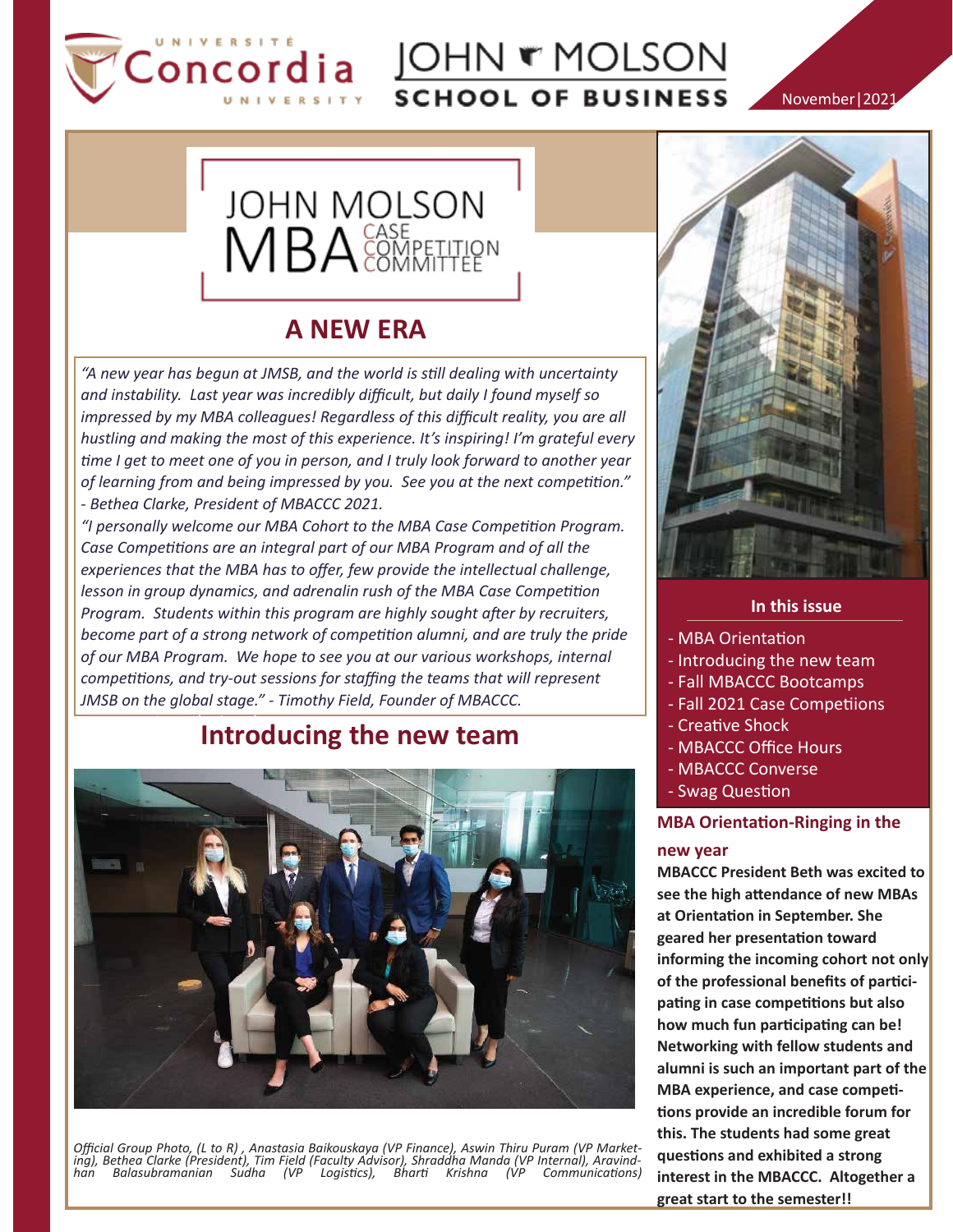

**Let's introduce the team! Our team is headed by our President, Bethea Clarke. The Vice Presidents include VP**  Logistics - Aravindhan Balasubramanian Sudha, VP Finance - Anastasia Baikouskaya, VP Marketing - Aswin Thiru Puram, VP Communications - Bharti Krishna and VP Internal - Shraddha Manda. Let's get to know them better!

**Our President, Bethea, brings in a strong work ethic and vast case competition experience while providing strong leadership to the commi�ee. Fun fact, our president is easily distracted by passing doggos, and had to reiterate her**  allegiance to felines by patting random cats on six different continents. Our VP Finance, Anastasia, comes in from a medical professional background and brings in level-headedness amidst the chaos that is typical of case competi-**�ons. She also happens to be the other cat lover on our team and is responsible for her pet Coco who o�en chairs MBACCC team mee�ngs of late. Our VP Logis�cs, Aravindhan, brings in very strong analy�cal skills and technical**  expertise to our team and also happens to be a huge basketball fan (literally and figuratively).



Masked up! Let's know the faces behind those masks. Right to Left: Bharti (VP Communications), Tim, Anastasia (VP Finance), Bethea (President), Aswin(VP Marketing), Shraddha (VP Internals), and Aravindhan (VP Logistics).Below is the photo that puts a face to our names.The photo below was captured in Beth's backyard when she played the gracious host to the MBACCC Team.

Aswin, our VP Marketing, embodies the learning spirit of **MBACCC, as evidenced by the enthusiasm for all things MBACCC-related; one that we have seldom seen in his**  other classes thus far. A twin by birth, automotive enthusi**ast by training, and fantasy literature nerd at heart, he tends to launch into long-winded rants about his latest read of the genre, much to the annoyance of an unsuspect**ing audience. Our VP Communications, Bharti, was picked for this position for her strong communication skills, and **her ability to accommodate the rather demanding work**load that the club sometimes requires during case comp season. When not communicating from behind her laptop, **she loves to click portraits and get clicked. Shraddha, our VP Internal Events, excels at collaboration and bringing the whole team together and has a self-confessed preference for pineapple on her pizza. As a team, we would like to take this opportunity to thank the outgoing team - Aarya, Anusan, Debojyo�, Hirak and, Roshini for their stellar work last year.** 



**The MBACCC is more than the sum of its parts – its team members. The community that we have created over �me is the one we cherish and it is with equal parts gra�tude and excitement that this current team starts to build on those foundations. While Anastasia was inspired to join the MBACCC** to help the students get the most out of case competition program, Aravind**han was inspired to use his logis�cs skills to help students get access to the**  best case competitions around the globe. Aswin was inspired to join the **MBACCC** due to his fascination for learning through case study and an inherent appreciation for all things MBACCC stands for. Bharti was inspired by the **achievments of the previous team and the strong influence of the commi�ee**  on the student cohort. Shraddha was motivated to inspire more students to take part in case competitions as she believs case competitions are one of the **best learning opportuni�es offered by the MBA program at Concordia.**

**Summing it up the new team is a set of inspired individuals who come from diverse backgrounds bound together by a sincere desire to see JMSB students**  succeed in the case competition arena and making JMSB proud.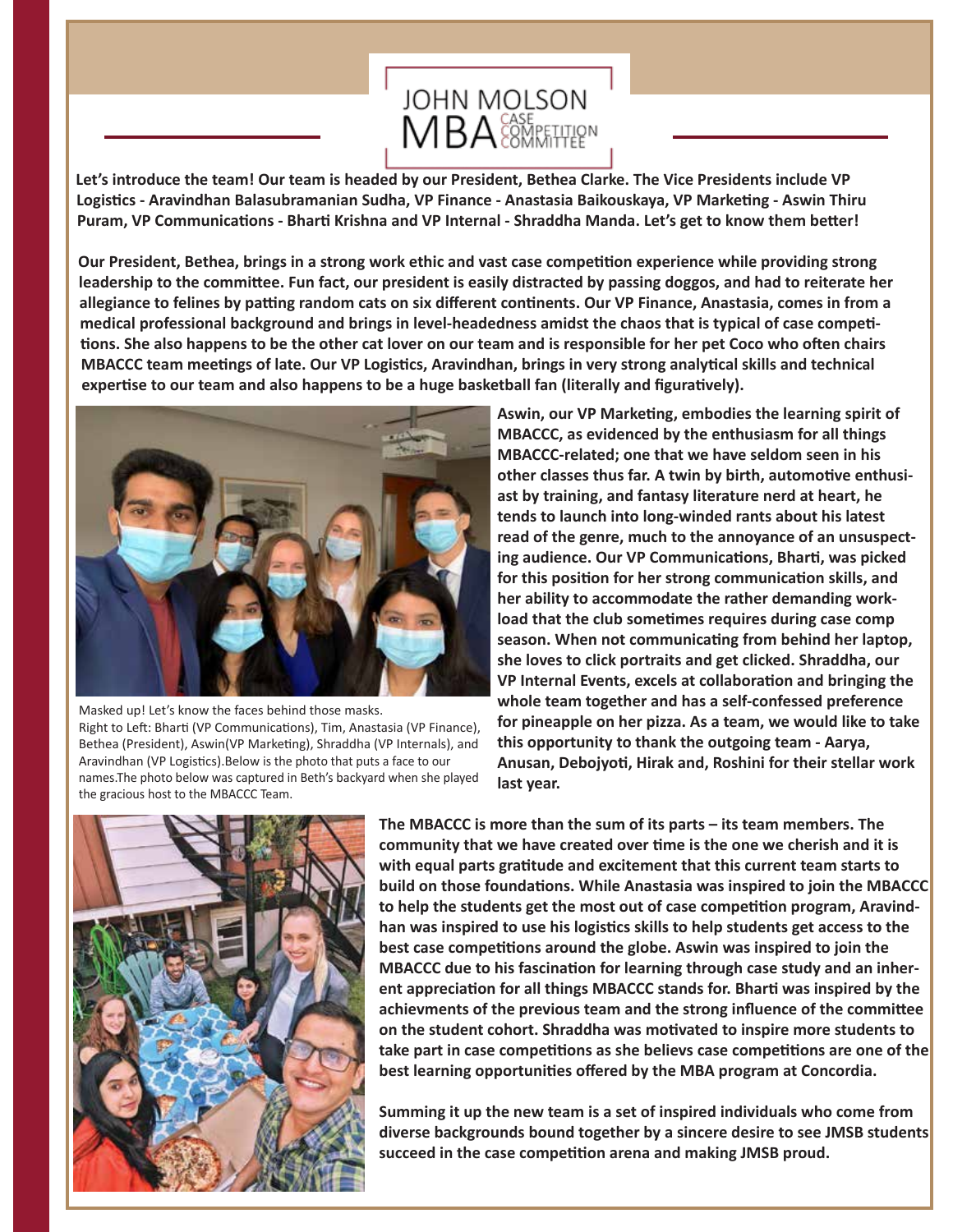

### **Fall MBACCC Bootcamps**

**The MBACCC officially kick-started the 2021-22 academic year with a series of bootcamps aimed at introducing to the par�cipants the world of case cracking, a much sought-a�er skill set to have in one's arsenal. The first bootcamp was organized by the MBACCC team in the third week of September and saw an unprecedented response from the par�ci**pants not only in terms of attendance but in terms of the level of enthusiasm and engagement. The event started with the formal introduction of the MBACCC team followed by an icebreaker session which gave a chance to the participants to know each other and loosen up a little before the actual session on 'Introduction to case cracking' by Prof. Tim Field, Senior Lecturer, ethics and strategy, here at JMSB. After the session, the participants were given an opportunity to work on a case and the entire activity was overseen by Prof Tim. Meanwhile, our president, Beth, encouraged the participants to actively participate in case competitions by sharing her own experience with case competitions and how it helped her evolve as a consultant. The session was not all work and no play, thanks to our VP Marketing, Aswin, who reminded the participants time and again to keep a happy face as pictures were taken randomly throughout the event. The session ended on a high note with many participants actively engaging in Q&A sessions with Tim and the **MBACCC team and actively enquired about the various internal and external case competitions to be held throughout the year.** 



**Come the fourth week of September, when the MBACCC team organized the second bootcamp in a series of two bootcamps which was aimed at giving the par�cipants the opportunity to delve deep into case**  cracking. This time, it was Cedrin Law, JMSB alum, and one of the official case competi-**�on coaches with MBACCC, who oversaw the event and delivered an extremely insightful session with tips on building** presentations. This session helped the **par�cipants organize and ar�culate their analysis well on a PowerPoint. A�er the session, all the par�cipants were divided into groups of four, assigned to different breakout rooms, and were given a case to**  analyze and present recommendations for

*Bootcamps in progress*

the same. The presentations were judged **by prof. Tim Field, coach Cedrin Law, our president Beth, and Hirak Chakroborty, a JMSB alum who has brought many accolades to JMSB by winning various case**  competitions internally and externally. The **second bootcamp ended yet again at a high note with par�cipants excited about**  the upcoming Creative Shock case compe-**��on a�er being equipped with the know-how of case cracking. CCC thanks**  prof. Tim, Cedrin, and Hirak for their time **and effort in making the bootcamps a success.**

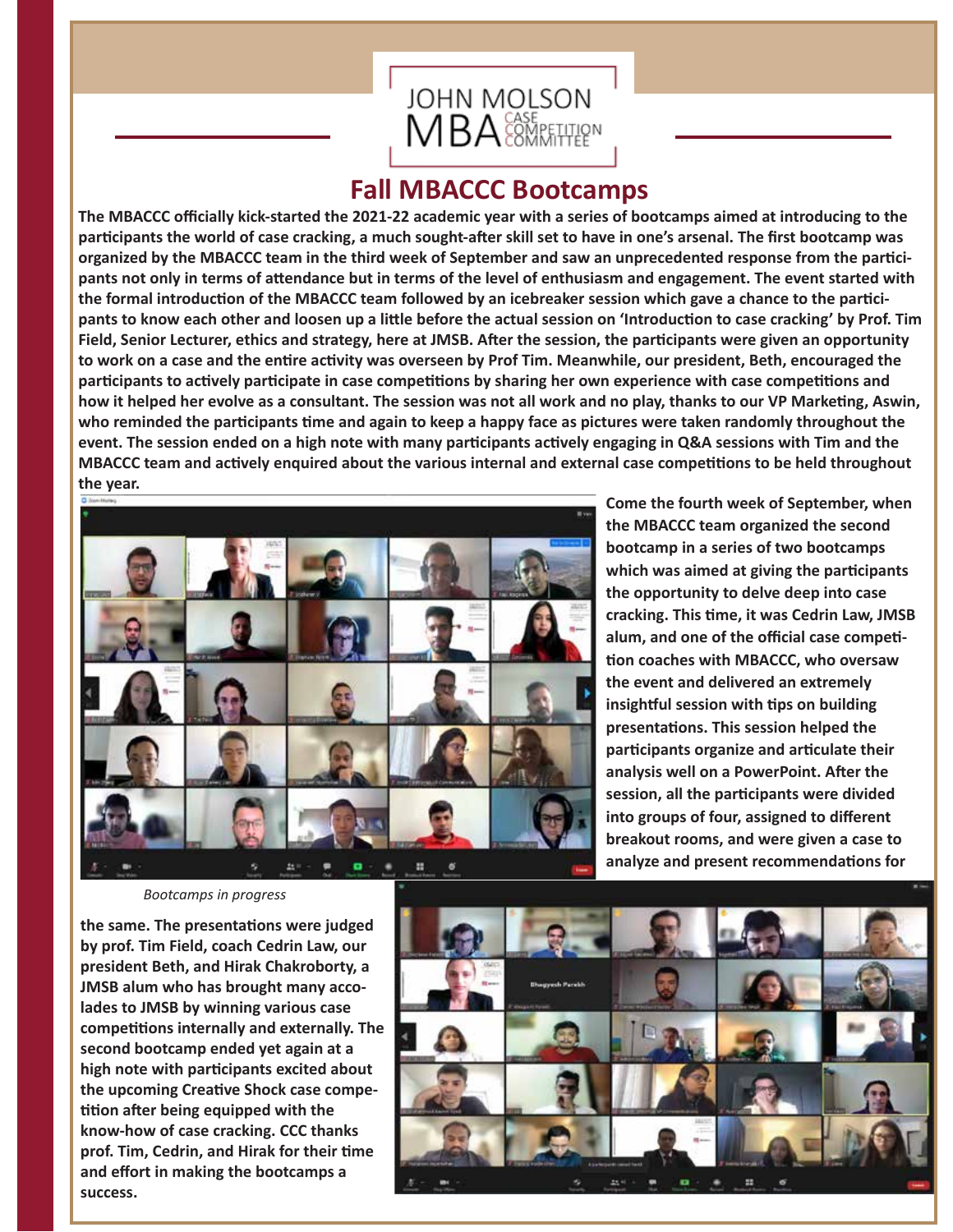

# **Fall 2021 Case Competitions - Meet the Delegations!**

### **Creative Shock**

 *ISM University of Management and Economics Sept 27th - Oct 10th, 2021*

|                                    |                                 | <b>Team</b>     |                                          |                                    | <b>Team</b>     |
|------------------------------------|---------------------------------|-----------------|------------------------------------------|------------------------------------|-----------------|
| <b>Team Name</b>                   | <b>Student Name</b>             | <b>Position</b> | <b>Team Name</b>                         | <b>Student Name</b>                | <b>Position</b> |
| <b>Black Numbers</b><br>Consulting | <b>Rahul Agrawal</b>            | 41              | <b>Beyond Profits Raul Braganza</b>      | Harsh Mehta                        | 60              |
|                                    | Shanil Panchamia                |                 |                                          |                                    |                 |
|                                    | Shashank Bansal                 |                 |                                          | (BP) consulting Stephane Parenti   |                 |
|                                    | <b>Bijoy Kothari</b>            |                 |                                          | Lorenze Dsouza                     |                 |
| <b>Red Maple</b><br>Consulting     | Himanshu, Srivastava            | 51              | <b>Nord Star</b><br><b>Consulting</b>    | <b>Pranay Dixit</b>                | 62              |
|                                    | Saksham Jain                    |                 |                                          | <b>Privam Choudhary</b>            |                 |
|                                    | <b>Hemant Ghosh</b>             |                 |                                          | <b>Shun Guo</b>                    |                 |
|                                    | Harsh Jaswal                    |                 |                                          | Sai Praveen Gudichuttu             |                 |
| Saavy<br><b>Consultants</b>        | Sridharan Vankeepuram           | 58              | <b>Golden Bees</b><br>Consulting         | Sheshasai Venkatesh, Shivalingappa | 100             |
|                                    | Visisht Manjankarani Venkatesan |                 |                                          | Sai Sruthi Kavalipurapu            |                 |
|                                    | <b>Alena Mathew</b>             |                 |                                          | Navaneet Jayamohan                 |                 |
|                                    | Ankit Juneja                    |                 |                                          | Prathamesh, Wanare                 |                 |
| <b>Full Circle</b><br>Consulting   | <b>Ting Gong</b>                | 121             | Congratulations to all the participants! |                                    |                 |
|                                    | <b>Wanting Zou</b>              |                 |                                          |                                    |                 |
|                                    | Didier Chen                     |                 |                                          |                                    |                 |
|                                    | Malvika Iver                    |                 |                                          |                                    |                 |
|                                    |                                 |                 |                                          |                                    |                 |

*We wish luck to all the talented participants of upcoming case competitions and wish to see all of them win and reach the mountain top of case competitions*

| <b>KGP Case Competition</b> |                            |  |  |  |  |
|-----------------------------|----------------------------|--|--|--|--|
| Nov 21st, 2021              |                            |  |  |  |  |
| <b>Team Name</b>            | <b>Student Name</b>        |  |  |  |  |
|                             | Ali Shahzad                |  |  |  |  |
| Team A                      | <b>Bethea Clarke</b>       |  |  |  |  |
|                             | <b>Khalil Guliwala</b>     |  |  |  |  |
|                             | Marco Scanlan              |  |  |  |  |
|                             | Amr Eid                    |  |  |  |  |
| Team B                      | Min Zhang                  |  |  |  |  |
|                             | <b>Syed Muhammad Aazem</b> |  |  |  |  |
|                             | <b>Thanh Nguyen</b>        |  |  |  |  |

**DeGroote Case Competition** Nov 5th-Nov 15th, 2021

| <b>Student Name</b>   |
|-----------------------|
| <b>Aravindh BSA</b>   |
| <b>Aswin TP</b>       |
| <b>Bharti Krishna</b> |
| Shraddha Manda        |
|                       |

**Net Impact Case Competition** Oct 18th - Nov 10th, 2021

| Team Name | <b>Student Name</b>   |  |  |
|-----------|-----------------------|--|--|
|           | Anastasia Baikouskaya |  |  |
| Team A    | <b>Bethea Clarke</b>  |  |  |
|           | <b>Julien Abdo</b>    |  |  |
|           | Marco Scanlan         |  |  |
|           |                       |  |  |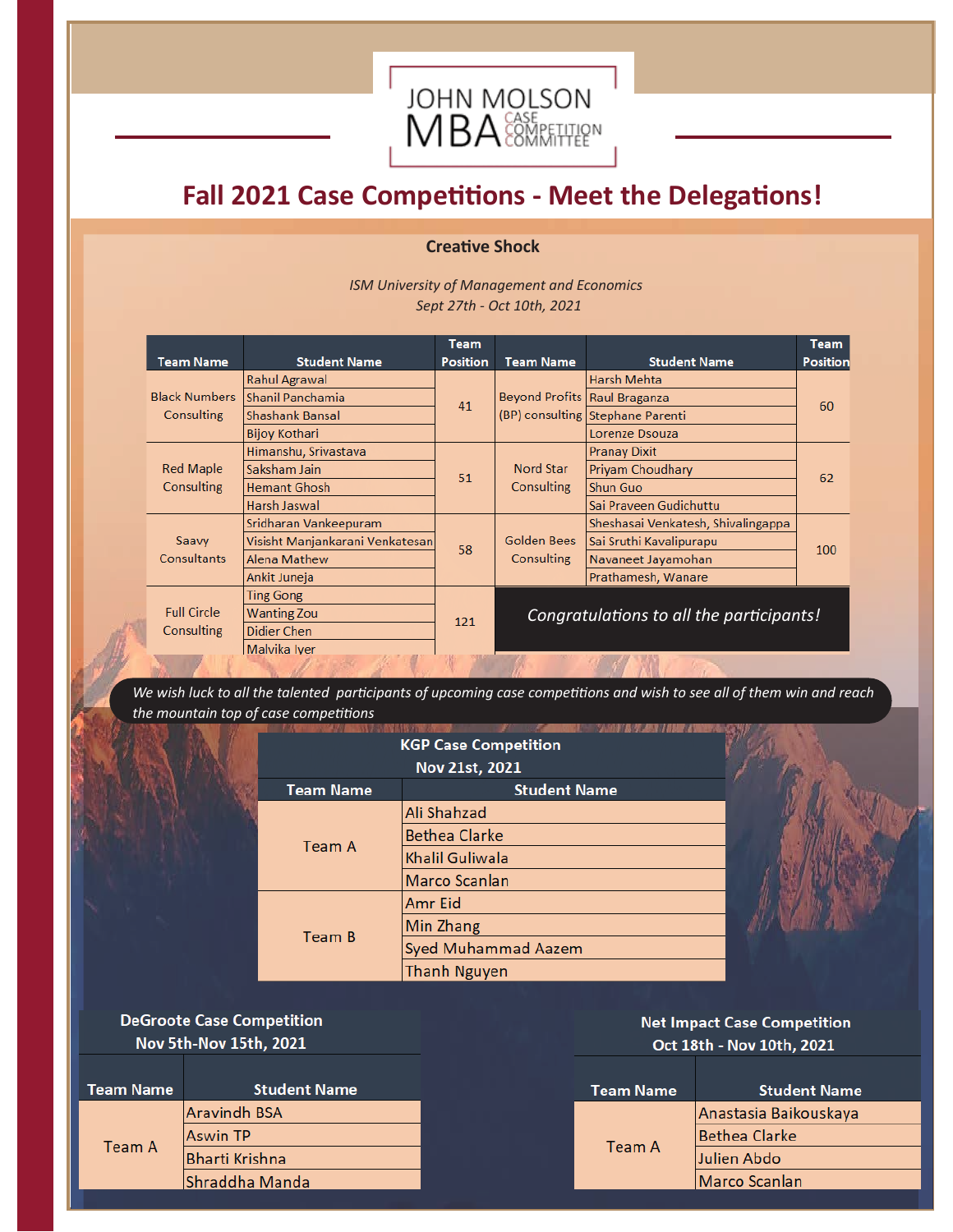

### **Creative Shock**

**The Creative Shock Case Competition was the first international** case competition the MBACCC sent teams to in the Fall semes**ter. Hosted by the ISM University of Management and Econom**ics in Lithuania, it is an international social business case com**petition.** The enthusiasm students exhibited during Orientation **and the MBACCC's Bootcamps carried on and eight teams of four students registered!** 

**As always, the MBACCC wants teams to be as prepared and supported as possible, so VP Internal Sraddha organized a**  coaching session with former MBACCC VP Marketing and MBA **graduate Hirak Chakraborty. Hirak competed at Creative Shock last year and out of 175 teams, his team finished in the top 10,**  for which we were extremely proud! A strong competitor and believer in the case competition program, he was the ideal candidate to help prepare for this year's competitors.



A SOCIAL BUSINESS CASE COMPETITION



In September Hirak volunteered his time to host a two-hour workshop with twenty participants. His goal was to **help them develop a strategic thought process to manage business challenges, including how to draw out a case's key issues, properly iden�fy what the client wants and how they want to achieve that result, figuring out the key**  drivers of revenue, conducting a thorough internal and external analysis, and from all of that developing a strong recommendation. To do this he went over his team's thought process from last year's case. The workshop was extremely interactive; Hirak asked insightful questions throughout to engage the participants and encourage them to think creatively. The participants responded in kind, and a fruitful discussion ensued. **The MBACCC is so grateful to Hirak for his invaluable help and wishes him great success in his new role at Bombardier!**

### **MBACCC Office Hours**

**The MBACCC holds weekly office hours every Thursday from 5-6 pm EST. The sessions provide students with an opportunity to clarify any queries they have pertaining to case compe�- �ons.**

**While the office hours are held virtually every Thursday, anyone looking to meet personally can drop by the office by pre-appointment.**

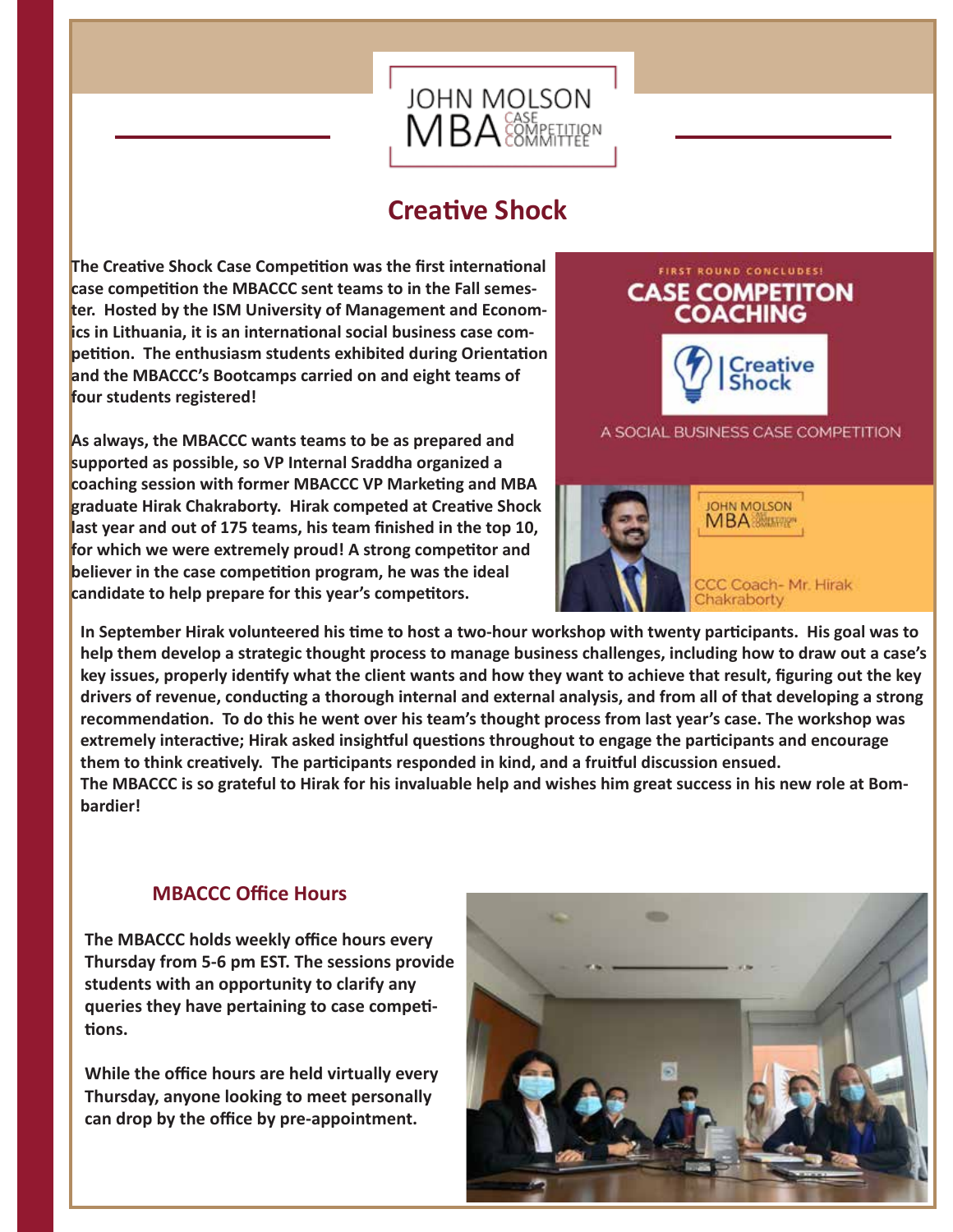

## *MBACCC Converse Coach Series*

*Continuing the MBACCC Converse initiative we bring for you the Coach Series! MBACCC Converse is a series of conversations with past MBACCC members, coaches, and case competition delegates to understand how case competitions and the culture built around them help augment one's personal growth, graduate school and professional experience.*

*This edition sees Marc LeGuen, sharing a testimonial based on his experiences and learnings from professional world and the world of case cracking.*

### *1. Can you tell us about your professional background?*

**I** worked for ten years in IT operations as a network administrator **or consultant before doing my MBA. When I did my MBA, I took**  mostly management electives, and many of the cases were about **IT projects that businesses were struggling with. In many cases, I**  had the technical background to propose a solution, but the MBA gave me the financial perspective that I had been lacking when I was in IT. After graduating, I went into IT Sales as a Technical **Resource for sales teams where I was able to use my exper�se to**  sell a wide range of different IT solutions. In recent years, my **focus has been on IT security, where I am able to take about**  operational IT security as well as business governance, risk, and **compliance concerns.**



### *2. What made you want to get involved with case competitions and coaching students?*

When I was a student, the MBA case competitions helped me take the theoretical lessons we learned in the **classroom and apply them to more realis�c situa�ons. It almost felt like the MBA case comps was like**  getting three or four more sets of business strategy classes on top of the ones we had to take in the **program. You could tell who the students that had par�cipated in case comps were, because they presented better and stood out. The MBA case comp environment created some of the best friendships I had in the program. When I graduated, and was asked to coach, I was very happy to give back to the program that had given me so much, and to tell you the truth, I feel like I keep learning when I coach, and coaching has kept the skills I learned in the program sharp.** 

### *3. You have coached a number of students. What do you think are the most common mistakes students make while solving cases?*

**Not preparing enough. I know that the course load is tough in the MBA, but you really have to treat the MBA case comp that you are in like an extra half course to really get the most value out of it. I have seen students take it seriously from the week they are assigned on a team, and they get incredible benefits out of it. I have seen other students procras�nate and then three weeks before the compe��on, they start to cram**  it in, and just as the lessons are starting to click, they have to compete, and they inevitably wish they had **started prepping earlier in the semester.**